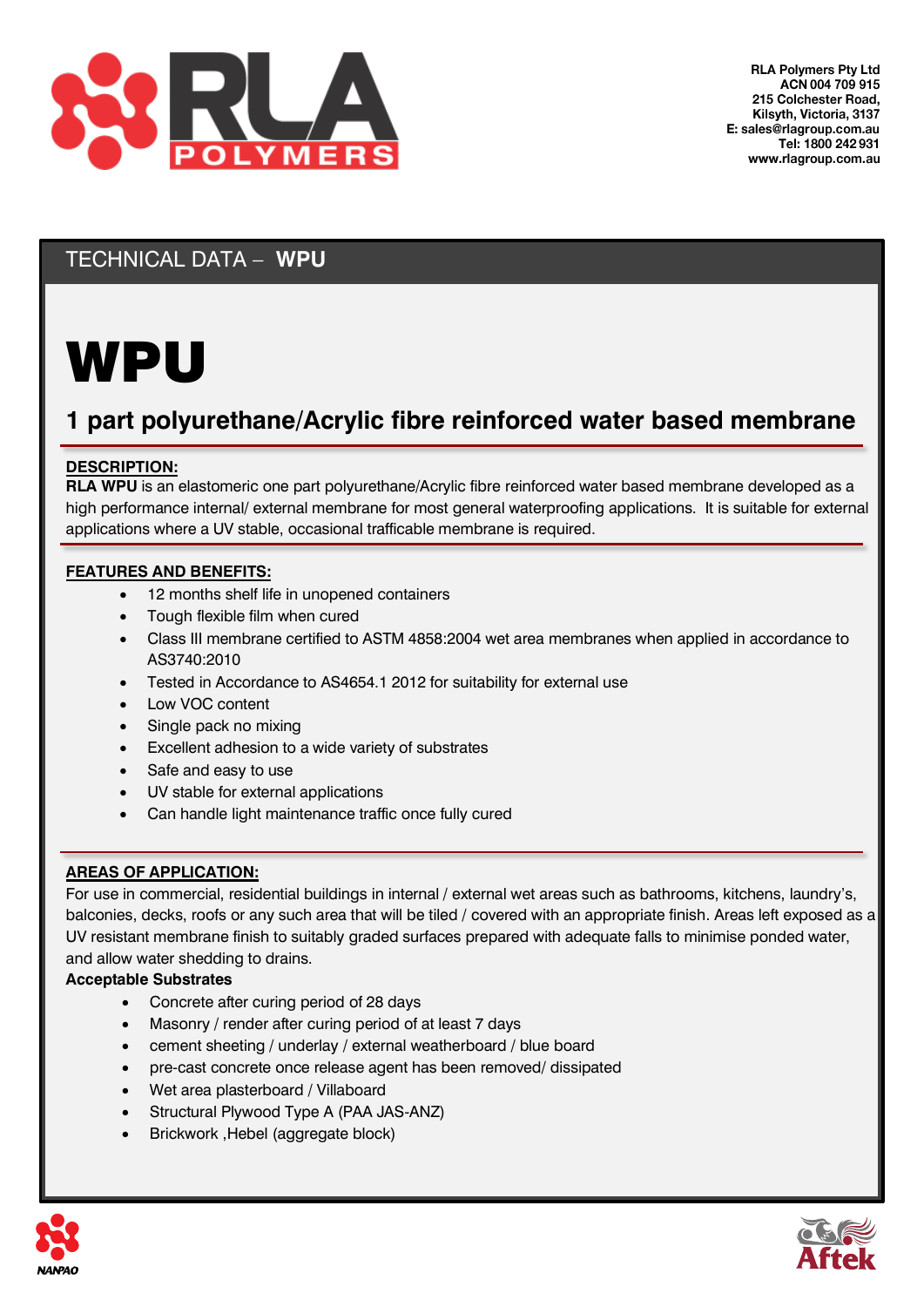

## TECHNICAL DATA – **WPU**

| <b>PRODUCT DATA</b>                      |                                     |
|------------------------------------------|-------------------------------------|
| Colour                                   | Grey                                |
| Packaging                                | 15LTR                               |
| <b>Specific Gravity</b>                  | 1.26 $g/cm3$                        |
| <b>Elongation</b>                        | 450% at break                       |
| <b>Classification</b>                    | <b>Class III High Extensibility</b> |
| <b>Moisture Vapour Transmission Rate</b> | 3.15g/m <sup>2</sup> /24h           |
| <b>Tensile Strength</b>                  | <b>5.2 MPa</b>                      |
| <b>Volume Solids</b>                     | 60-62 %                             |
| <b>Final Drying Time</b>                 | 24 hr @23°C & 50% RH                |

#### **APPLICATION DETAILS:**

Commencement of membrane application shall be deemed to be an acceptance of the substrate suitability by the applicator to apply the intended membrane system.

#### **Surface preparation**

All surfaces to be waterproofed must be firm, clean, dry, sound and suitable to accept a liquid membrane. All contaminates such as grease, oil, wax, curing compounds, dust, droppings, loose materials, paints, plaster must be removed. Fibrous cement sheeting, wet area plasterboard must be fixed in accordance with manufacturers installation instructions.

Concrete must be allowed to cure for at least 28 days and cement render / sand cement screeds must be allowed to cure for at least 7 days prior to application of **RLA WPU**. Porous substrates must be primed with **RLA Uniprime**. Damp (Touch Dry) substrates must be primed with **RLA MoistureSeal**. If a vapour barrier is required to protect against hydrostatic pressure, 2 coats of **RLA Moisture Seal** must be applied. Failure to do so may result in poor adhesion and subsequent delamination.

#### **Bond Breaker**

Bond breakers are required at all wall/floor, hob/wall, junctions, and at all movement joint (wall/wall) where the membrane is bonded to the substrate. The Bond breaker shall be of the type compatible with class III flexibility membranes. RLA Tile and Stone neutral cure silicone, RLA Fillet Joint Seal and RLA Peel N Stick Tape or an appropriate bondbreaker system for under membrane application should be used.

RLA Tile & Stone silicone sealant or RLA Fillet Joint Seal should be applied to produce 12mm x 12mm minimum coved bead over inter planar joints .Bond breaker profile must be a minimum of 6mm in depth at the midpoint of the joint. If any cracks in the substrate are evident, grind out the crack to a width at least 6mm and fill with RLA Tile & Stone neutral cure silicone, or RLA Fillet Joint Seal and allow too cure.



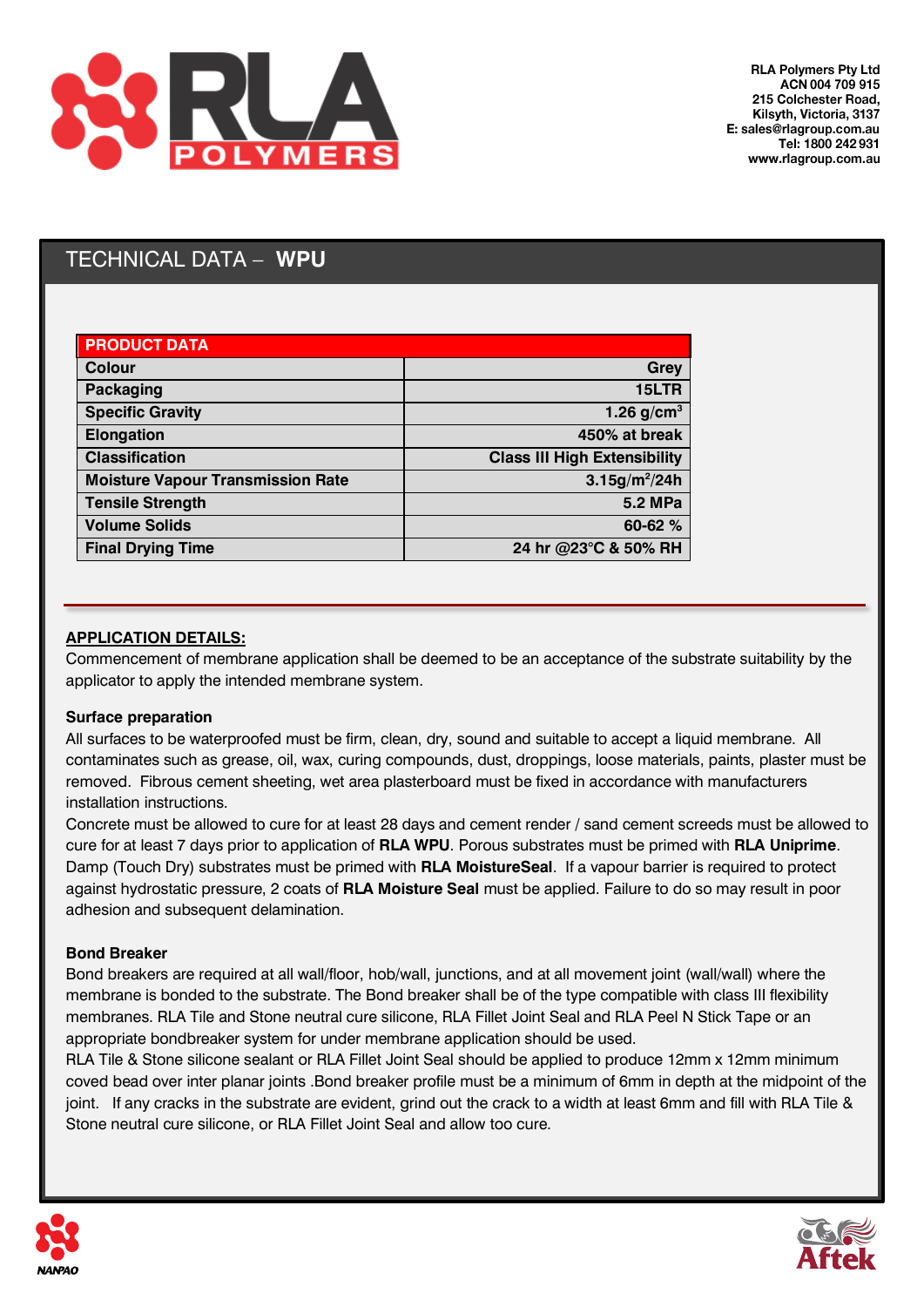

## TECHNICAL DATA – **WPU**

Apply silicon or bond breaker tape over the entire crack to isolate from the membrane. If applying membrane over Hardies flooring systems, follow Hardies recommendations for fixing and sealing of expansion joints. Apply Silicone or Fillet Joint Seal to all drainage outlets, flanges, water stops etc.

**Dedicated Expansion Joints** must be isolated from the membrane using bondbreaker tape ensuring at least 12mm either side of the crack, and covering the entire length and width of the joint

#### **APPLICATION OF MEMBRANE:**

All areas to receive membrane must be primed using the appropriate primer**. RLA WPU** can be applied by brush roller or trowel in multiple coats

Apply **RLA WPU** to the wall /wall joints applying material at least 100mm either side of joint and in the case of a designated shower area the total wall area up to rose height.

Waterproof wall joints to 1800 mm from the finished floor level, and a minimum width of 40 mm either side of the junction

Seal all tap, shower rose, and bath spout penetration. All floor/wall joints should be waterproofed to a minimum of 40 mm either side of junction, and 150mm outside of the shower.

#### **APPLICATION RATES:**

#### **Wall areas:**

Apply a minimum of 2 coats at a **total rate** of 0.7 Litre/ m<sup>2</sup> to achieve a dry film thickness (DFT) of 0.5mm. **Floor Areas:**

Apply a minimum of 2 coats at a **total rate** of 1.5 Litre /m<sup>2</sup> to achieve a dry film thickness (DFT) of 0.9 mm. Drying time between coats is approximately 12 hours depending on ambient conditions and the porosity of the substrate

In cooler temperatures and high humidity, a longer curing time will be required to achieve a cured film between coats. If applying membrane externally, ensure the slab is prepared with adequate falls to minimise ponded water, and to allow for surface water shedding to drains.

Avoid applying membrane if rain is imminent.

|               | Wet film/coat | Dry film/coat | <b>Total DFT</b> |
|---------------|---------------|---------------|------------------|
| walls         | $0.45$ mm     | $0.30$ mm     | $0.5$ mm         |
| <b>Floors</b> | $0.75$ mm     | $0.45$ mm     | $0.9$ mm         |



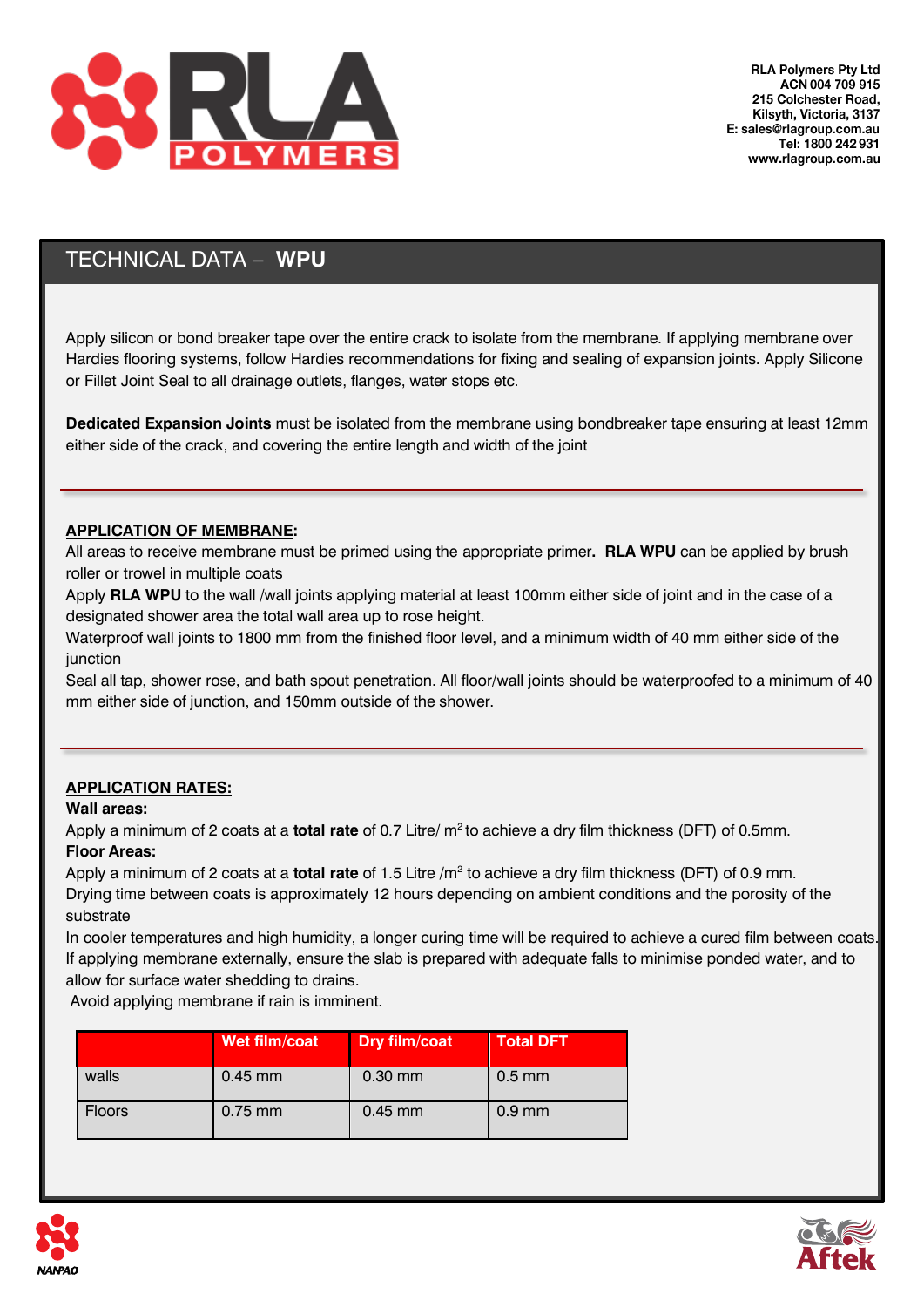

### TECHNICAL DATA – **WPU**

#### **TILING OVER THE MEMBRANE:**

Allow minimum 24 hours after final coat to cure.

Adhere tiles using a cement based 1 or 2 part adhesive. RLA Group recommends **RLA Unigrip, RLA Lite or RLA Mastik** Tile Adhesive's. If other forms of coverings are to be used it is recommend to use a protection board or sheet over the cured membrane to protect film damage from consequent trades, until a screed or finished covering/floor system is applied before proceeding.

#### **RECOATING AND REPAIR:**

The surface must be clean and free of all adhesive residues, surface dust, or any other contamination. Wash down with appropriate cleaner and flush with fresh water, and allow to dry

Loose or damaged membranes must be cut to a clean adhered edge and removed.

Any exposed substrate must be primed. Apply 2 coats of membrane to the damaged area as per the coverage instructions ensuring a complete overlap of a minimum of 100mm either side of damaged area.

#### **LIMITATIONS:**

- **RLA WPU** is not designed to stop a hydrostatic head of water pressure
- **RLA WPU** must not be used directly over damp, wet or contaminated surfaces
- **RLA WPU** should not be applied externally if it is raining of rain is imminent
- **RLA WPU** must not be used as a wearing surface for heavy foot or vehicle traffic
- **RLA WPU** should not be applied where the surface temperature is below 10°C or greater than 35°C

#### **CLEAN UP:**

Clean tools and equipment with warm water and detergent while the membrane is still wet

#### **PACKAGING:**

**RLA WPU** is available in 15ltr plastic pails